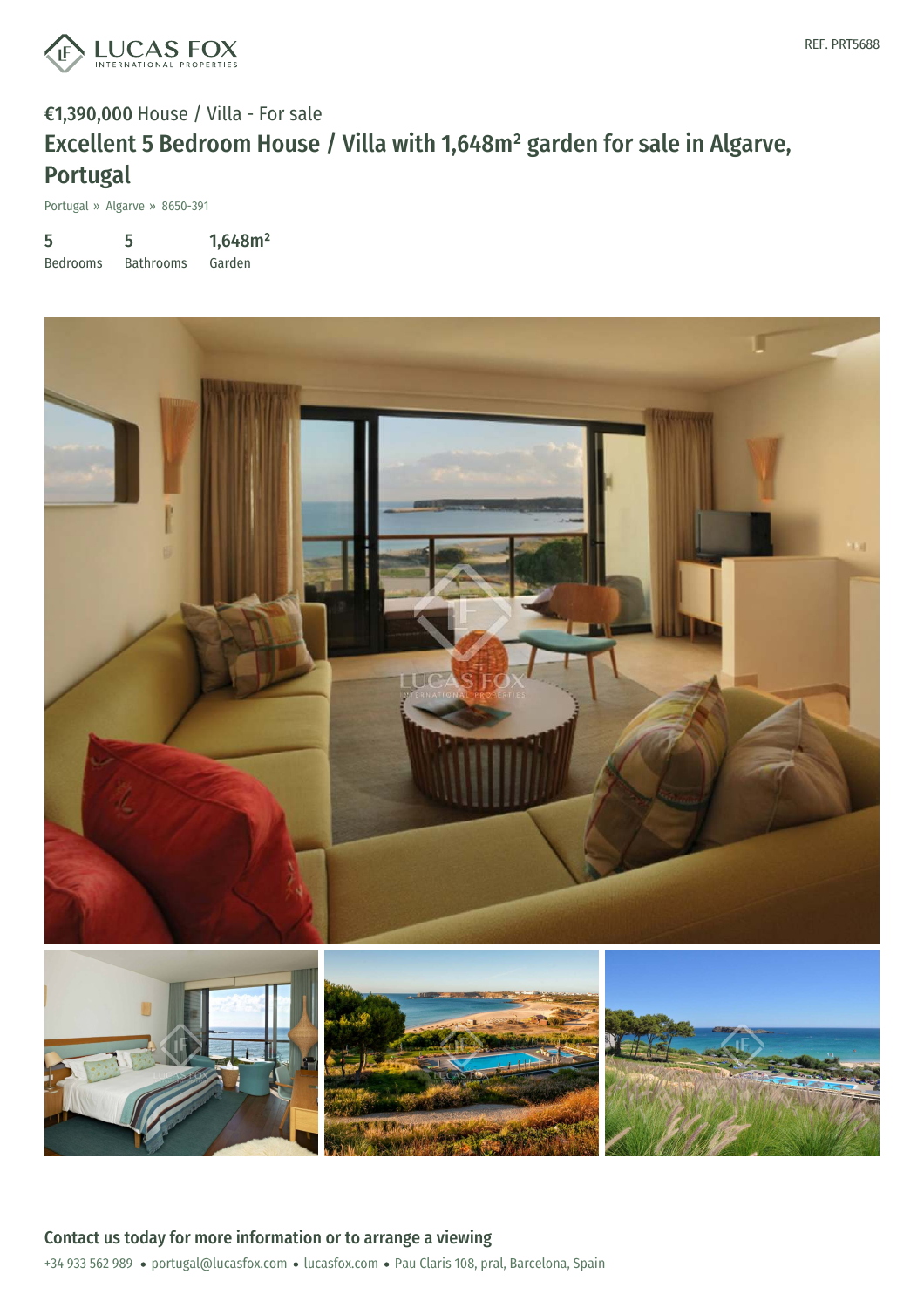

## €1,390,000 House / Villa - For sale Excellent 5 Bedroom House / Villa with 1,648m² garden for sale in Algarve, Portugal

Portugal » Algarve » 8650-391

5 Bedrooms Bathrooms Garden 5 1,648m²

**OVERVIEW** 

A new development of Houses / Villas for sale in Algarve, Portugal with a starting price of €250,000



[lucasfox.com/go/prt5688](https://www.lucasfox.com/go/prt5688)